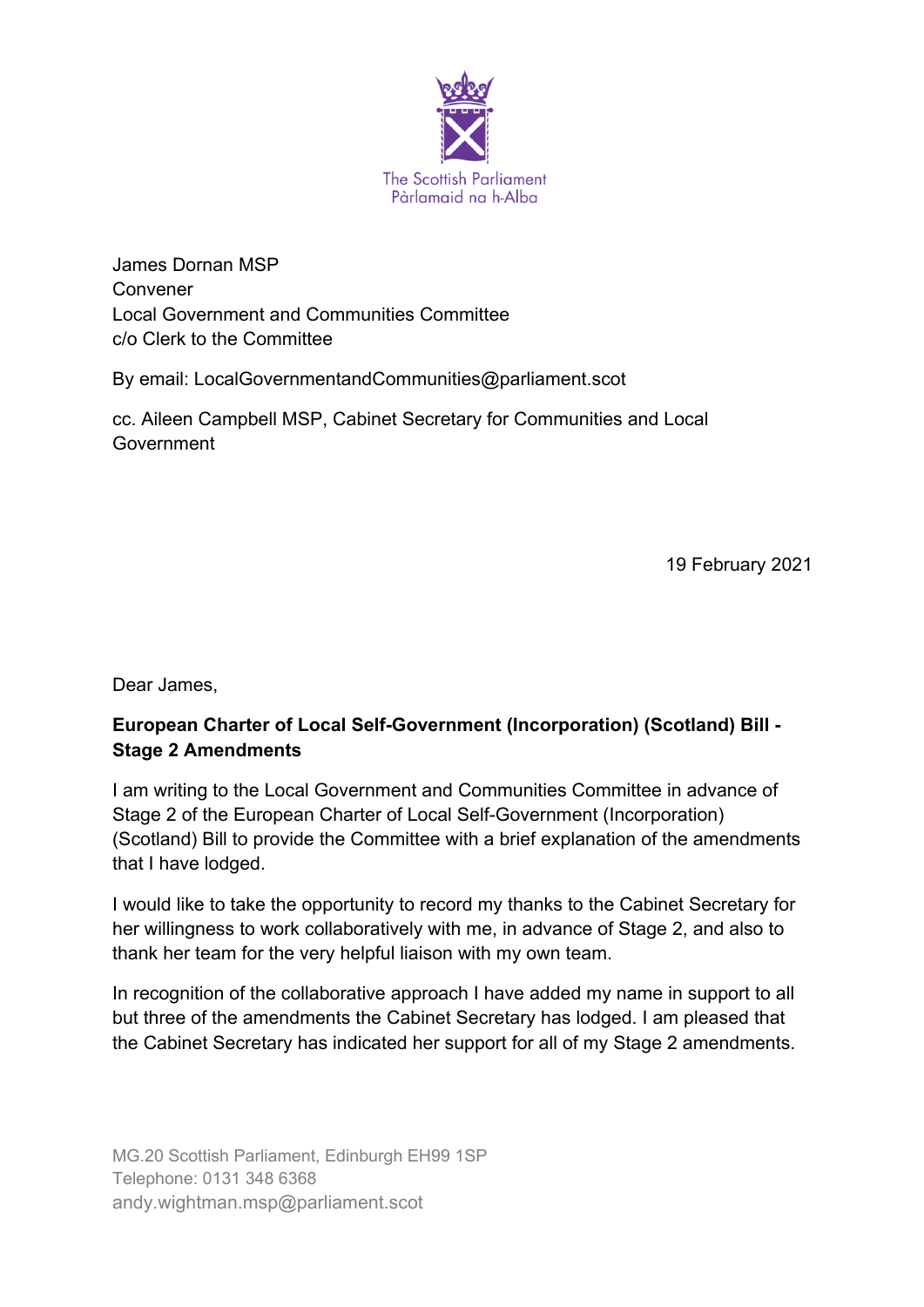

## **Duty to act compatibly with the Charter Articles**

#### **Amendments 2 and 4**

- **2** In section 2, page 1, line 12, leave out subsection (1) and insert—
	- $\leq$ (1) The Scottish Ministers must ensure that any action they take in the exercise of their functions is compatible with the Charter Articles.>
- **4** In section 2, page 1, leave out line 20 and insert—
	- $\leq$  () For the purposes of subsection (1), a failure to act (including a failure to make subordinate legislation) is to be treated as the taking of action.>

Amendments 2 and 4 are technical amendments to address an ambiguity in language in s.2(2) of the Bill that was pointed out in written evidence to the Committee by Professor Chris Himsworth. This relates to the how the definition of 'act' as including 'failure to act' in subsection (2) interacts with subsection (1).

The effect of amendments 2 and 4 is that the section 2(1) duty on Scottish Ministers is now expressed as relating to any 'action' that Scottish Ministers take in the exercise of their functions. The consistency is achieved by creating a new subsection explaining that a failure to act (including a failure to make subordinate legislation) is to be understood as the *taking of action* for the purpose of subsection (1).

The formulation proposed by the amendments is clearer and more effective in making both acts and failures to act challengeable in court if they appear to be incompatible with the Charter Articles.

#### **Section 5 - Declaration of incompatibility**

#### **Amendment 9**

**9** In section 5, page 2, line 38, after < Court> insert < of the United Kingdom>

Amendment 9 also responds to a point raised by Professor Himsworth in his written evidence to the Committee. It is a technical amendment to ensure clarity that the court referred to in subsection (5)(a) is the Supreme Court of the United Kingdom. The Court is only referred to once in the Bill, so there is no need for a separate definition. This amendment ensures it is given its full name as a formal institution when it is referred to in section 5(5).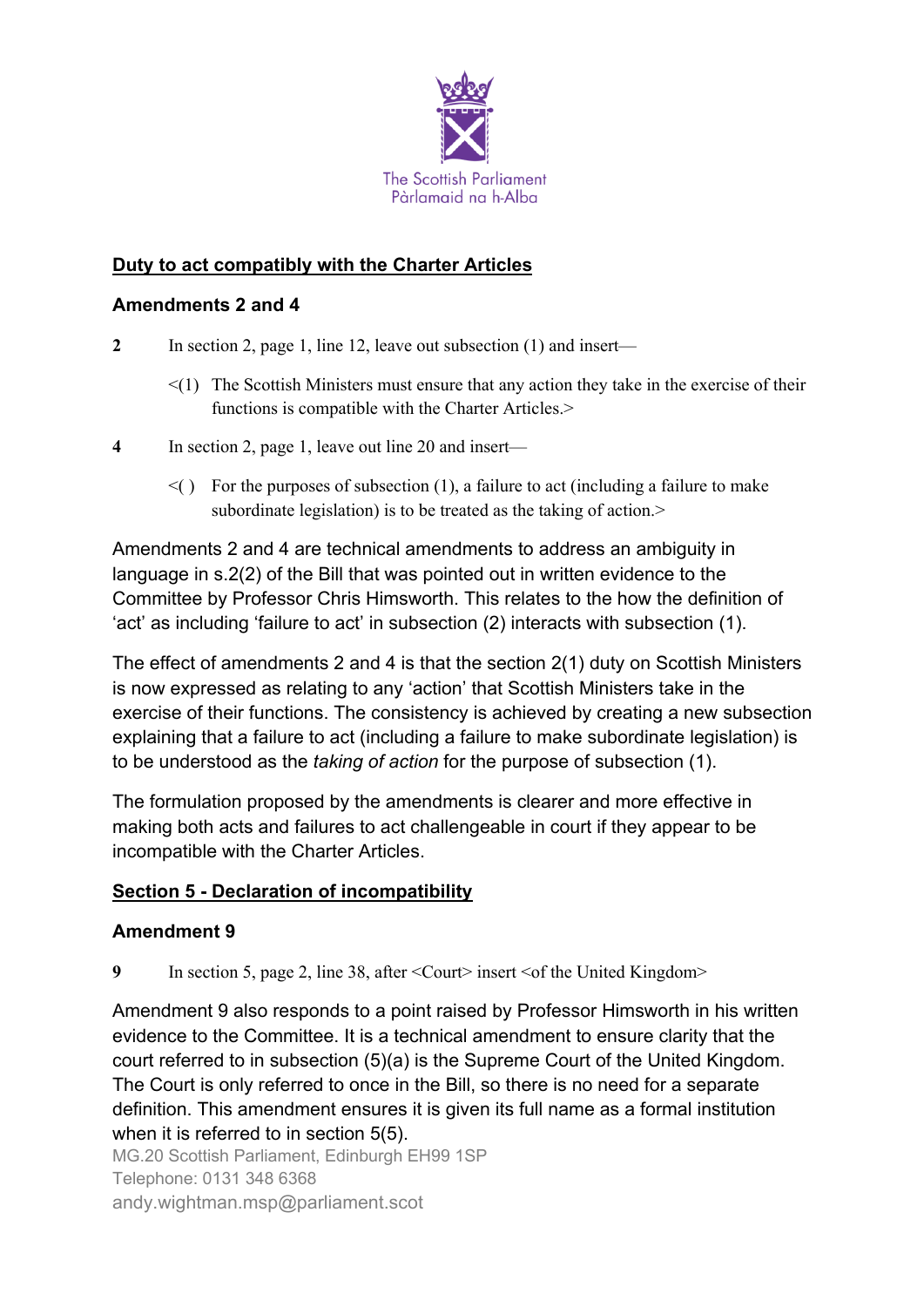

#### **Amendments 10 and 11**

10 In section 5, page 3, line 4, leave out  $\langle \text{only} \rangle$ 

11 In section 5, page 3, line 5, after <legislation)> insert <only>

Amendments 10 and 11 are technical amendments adjusting the positioning of the word 'only' in subsection (7). The new formulation clarifies the fact that subsection (7) ensures that a declaration of incompatibility can be made in respect of a provision 'only' if the provision is within the legislative competence of the Scottish Parliament.

### **Section 6 - Power to take remedial action**

#### **Amendment 19**

- 19 In section 6, page 3, line 10, at end insert–
	- $\leq$  () Regulations made under subsection (1) may not create, widen the scope of, or increase the penalty for, a criminal offence.>

Amendment 19 addresses an issue raised by the DPLR Committee in a letter to me on 9 October 2020. The Committee wished to clarify whether the powers delegated to the Scottish Ministers by section 6 of the Bill would include the power to create new criminal offences. In my response to the Committee from 30 October 2020 I explained that it was not my intention that this power be used to create new criminal offences and that I would be content to lodge an amendment to the Bill at Stage 2 to make that clear. In its subsequent report on the Bill at Stage 1 from 4 December 2020 the DPLR Committee also recommended that any such amendment should specify that the power should not permit widening the scope of existing criminal offences or increasing the punishment for existing offences.

Amendment 19 will therefore have the effect of ensuring that the section 6 delegated power cannot be used to create a new criminal offence, to widen the scope of an existing criminal offence or to increase the penalty for a criminal offence.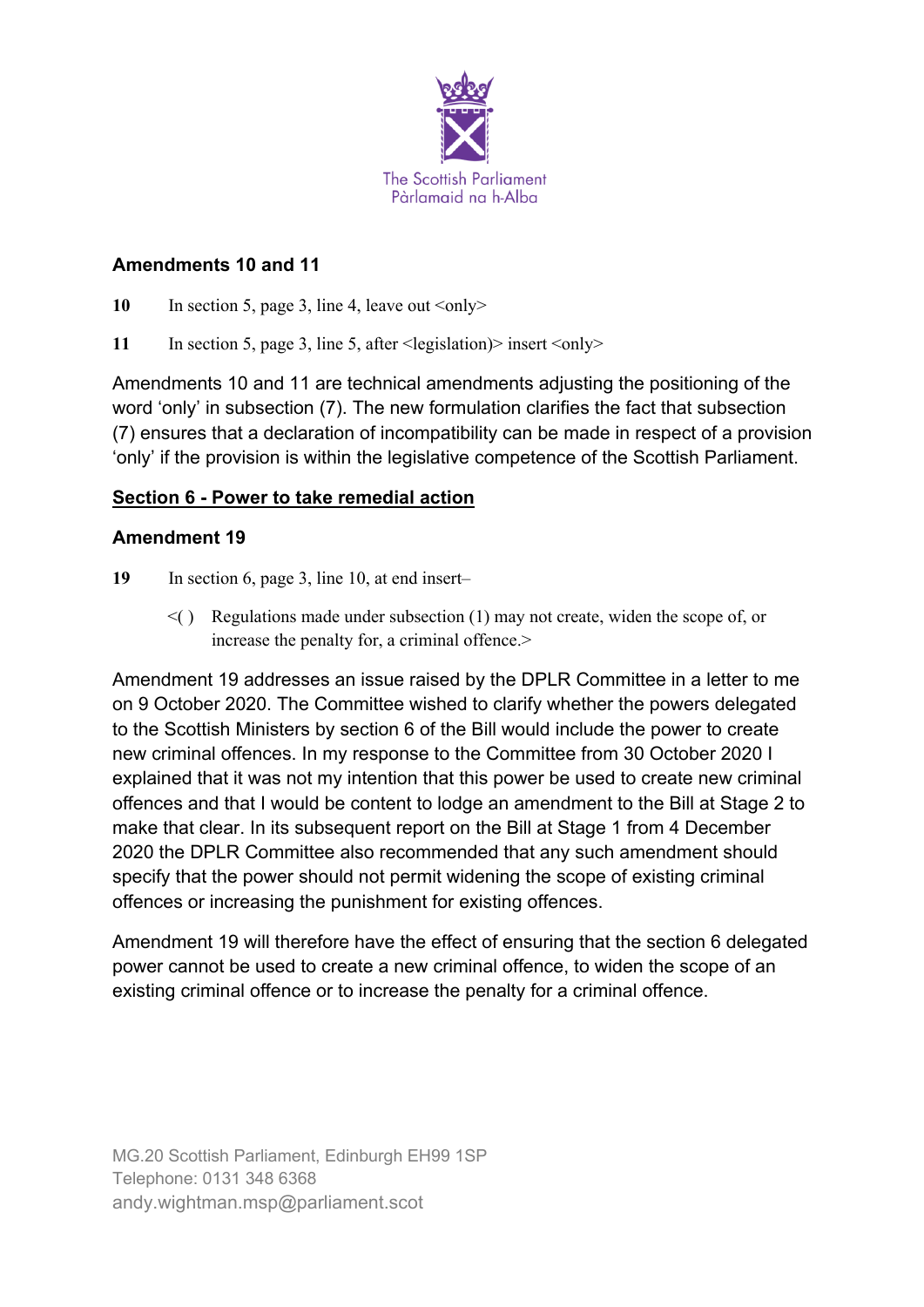

## **Amendment 13 – Enhanced scrutiny of regulations under section 6(1)**

Amendment 13 addresses another issue raised by the DPLR Committee in its Stage 1 scrutiny of the Bill and provides for enhanced scrutiny of regulations that are laid by the Scottish Ministers under section 6(1) of the Bill. The Law Society of Scotland had also commented on the breadth of this power, in its written evidence to the Committee at Stage 1.

The delegated powers under section 6(1), although broad, are only available to the Scottish Ministers in the event that a court makes a declaration of incompatibility in respect of a provision, either of an Act of or subordinate legislation, and if they consider it 'necessary or expedient' to use them in consequence of such a declaration. Nevertheless, having considered the Stage 1 evidence, I have decided that additional checks and balances are required and have concluded that the addition of a super-affirmative procedure would be the most appropriate way to deal with the issue.

The effect of this amendment therefore is to introduce a super-affirmative procedure – and as such enhanced scrutiny – for any regulations made by the Scottish Ministers under section 6(1).

Before laying a draft instrument for approval, Ministers will be required to lay a draft of the proposed regulations, accompanied by a statement. The statement should explain the nature of the incompatibility that the draft regulations relate to; how they address the incompatibility; whether they include provision that goes beyond what is necessary to address the incompatibility, and if so why that provision is included; and finally why Ministers are proposing to use the power under 6(1) as opposed to remedying the incompatibility by other action (for example by introducing primary legislation). Ministers will then have to wait at least 60 days before laying the draft regulations for approval. This should provide the Scottish Parliament sufficient time for adequate scrutiny of the draft regulations.

The Cabinet Secretary's amendment 13A is an amendment to my amendment 13 and would introduce the possibility to expedite the process by providing for the additional 60-day pre-laying period to be dispensed with. I have reflected on this and decided not to support this amendment. My view is that, as a declaration of incompatibility will not affect the validity or continuing operation of a provision, then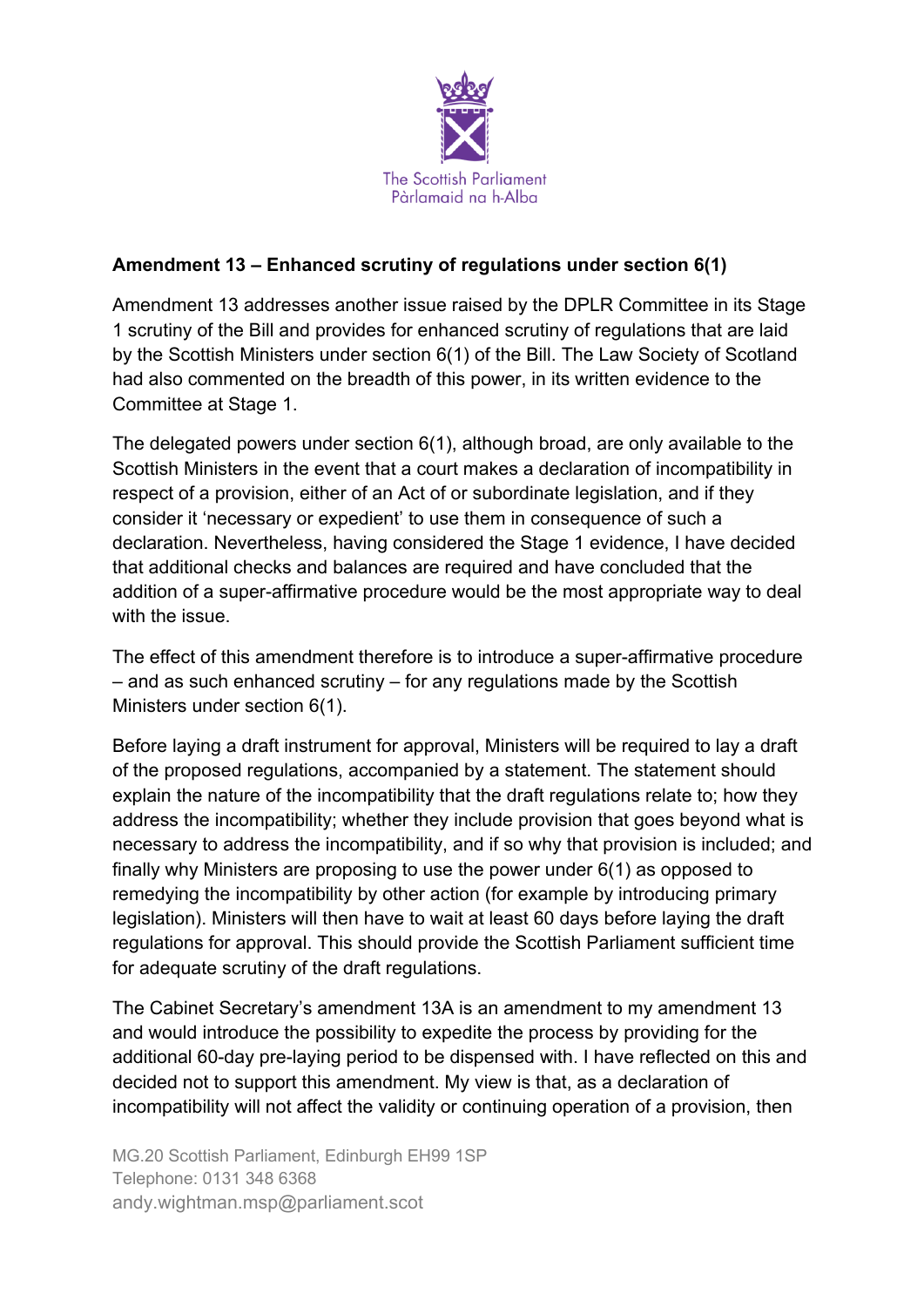

the law will not need to be changed immediately as a consequence of a declaration. I believe it is unlikely that issues related to this Bill – e.g. local government law – would require such an expedited process, in the same way that, for example, human rights legislation may. And if a case did arise then it would always remain possible for the Scottish Government to seek to introduce an emergency Bill.

## **Section 7 - Power to remove or limit retrospective effect of decisions etc.**

#### **Amendments 14 and 15**

14 In section 7, page 3, line 15, after  $\langle$ where $\rangle$  insert  $\langle$  a court decides that $\rangle$ 

15 In section 7, page 3, line 16, leave out  $\leq a$  court decides that

These amendments provide a slight restructuring of 7(1)(b) to make it clear that the test set out in sub-paragraph (ii), like that in sub-paragraph (i), is something that requires the court to reach a view, and not just a matter of fact.

### **Amendment 16**

**16** In section 7, page 3, line 17, leave out <this Act> and insert <section 2>

Section 7(1) sets out two circumstances in which the power to remove or limit the retrospective effect of a court decision, or suspend its effect, is to be available to a court. One of those (in paragraph (b)) is where it is pre-existing subordinate legislation that is found to be incompatible. At present, this is defined by reference to when "the Act" comes into force. But this does not give a definitive answer, as there is no single date on which the whole Act comes into force (see section 10). This amendment therefore changes the test to whether section 2 is in force. This is relevant since, as soon as section 2 is in force, Ministers are under a duty to ensure anything they do, including making subordinate legislation, is Charter-compatible – so the making of any Charter-incompatible subordinate legislation after that date